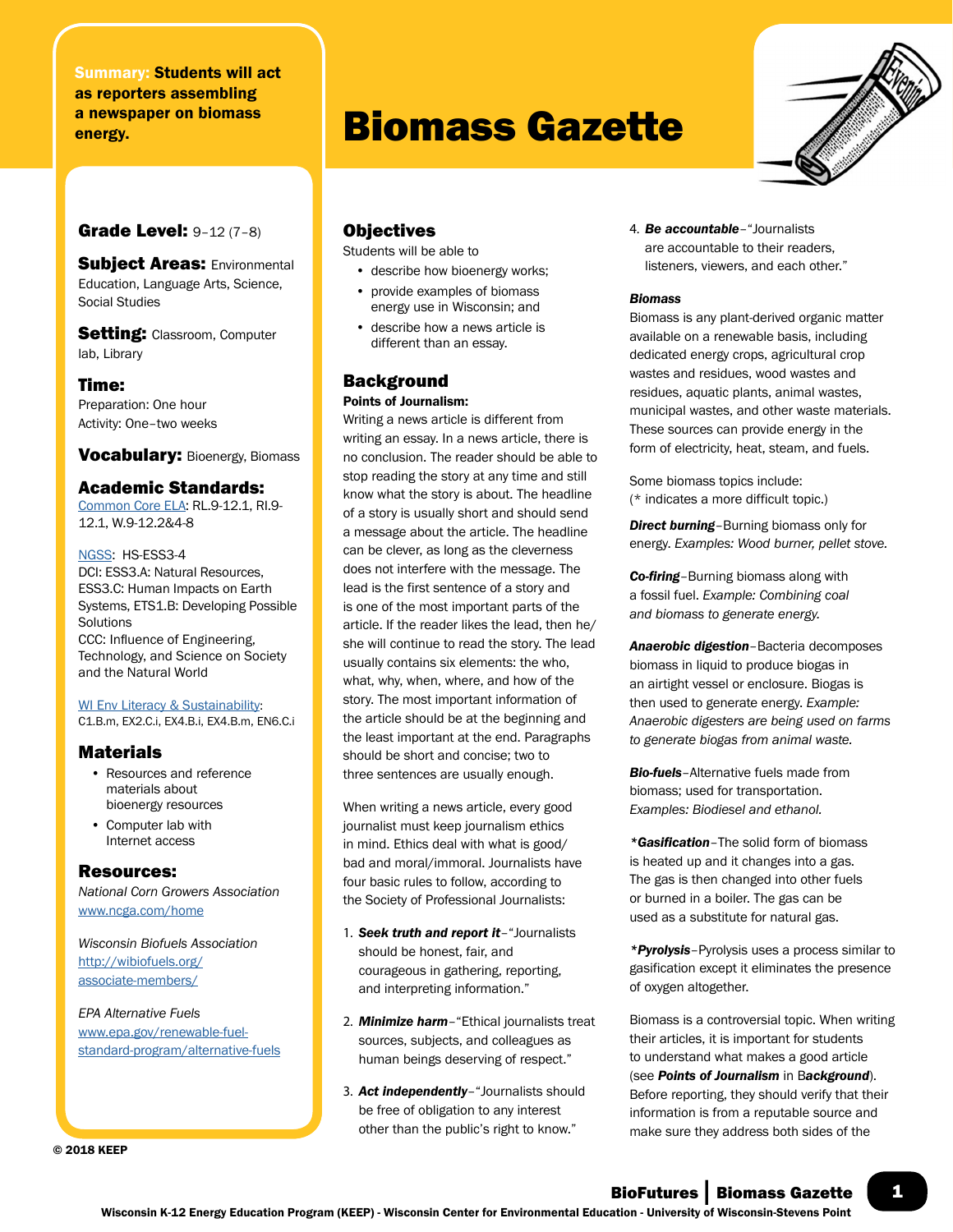story. See *Resources* for more information on biomass.

NOTE: For examples of newspaper articles on biomass, see the following newspapers: *The Country Today, Agri-View, Wisconsin Farmer*, or *The Agriculturist.*

# Procedure

#### **Orientation**

Ask students where people get news (TV, newspapers, radio, etc.). Ask them what makes a good story. List this on the board. Ask students what rules they think a reporter must follow in order to do a good job reporting a story (see *Points of Journalism*). List these on the board.

Ask students if they think renewable energy is a newsworthy topic. What might make renewable energy headline news? Have students look through newspapers and see if renewable energy is mentioned.

Tell students they are going to be assembling a newspaper about bioenergy, or energy made from biomass. Make sure students understand the components of a good article and the ethics of journalism. Have students explore newspapers (or on-line papers) looking for information on energy use in Wisconsin and throughout the world. Have them analyze their articles utilizing the Points of Journalism. Have students identify the ways in which information is given to the reader. Is it always text, or are charts, graphs, and pictures used to tell a story as well? When discussing new, innovative, or advanced topics (including biomass energy in Wisconsin), journalists are challenged to help the public understand technical concepts in a clear manner. Remember, a picture speaks a thousand words. Use diagrams and illustrations to help explain. Think of other strategies journalists use to educate the public in an interesting manner.

#### **Steps**

- 1. Provide students with a brief background on biomass energy (see *Background*). Discuss the differences between the different types of bioenergy.
- 2. Have students break into groups and select a topic to write about. See list of "Selected Topics" for suggestions. (\*indicates a more difficult topic.)

*Selected Topics:*

- basic bioenergy facts
- alternative fuel–ethanol
- alternative fuel–biodiesel
- \*positive and negative aspects of bioenergy use
- energy from landfill gases
- energy from cow/pig/poultry waste
- energy from wood
- \*how businesses use their waste
- wood for energy (paper mills and other businesses that use wood)
- biomass energy use worldwide
- 3. Encourage the groups to assign tasks to each group member (e.g., researcher, writer, editor), making sure that one member acts as the graphic designer. The editors and graphic designers should meet to establish guidelines for font style and size, length of each article, etc. They may need to research this topic by visiting the local newspaper or talking to the school newspaper advisor.
- 4. Provide the groups with time to research their topic in the library and computer lab.
- 5. Have students hand in their articles in one week. Edit their reports and have students make recommended changes.

#### **Closure**

Discuss the results of their research and publication. What do students know about biomass energy use in Wisconsin as well as the rest of the world? What is their opinion of its use? Have the class discuss how to distribute their production. How might they use this publication to educate others in the community about renewable energy?

## Assessment

#### Formative

Did students find and write up information on their selected topic?

#### **Summative**

Have students perform Internet searches for other articles on biomass energy. Then have them analyze the article for parts, ethics, and intrigue within the story.

## Extensions

This can be repeated in other classes with different renewable topics (solar, wind, hydro, and geothermal). The newspapers can be shared and discussed in other classes.

Ask students to identify whether any biomass resources are being used in their community. What government agencies or utilities could they contact to find out? What makes biomass energy a good or poor choice for their community?









**2** Xcel Energy

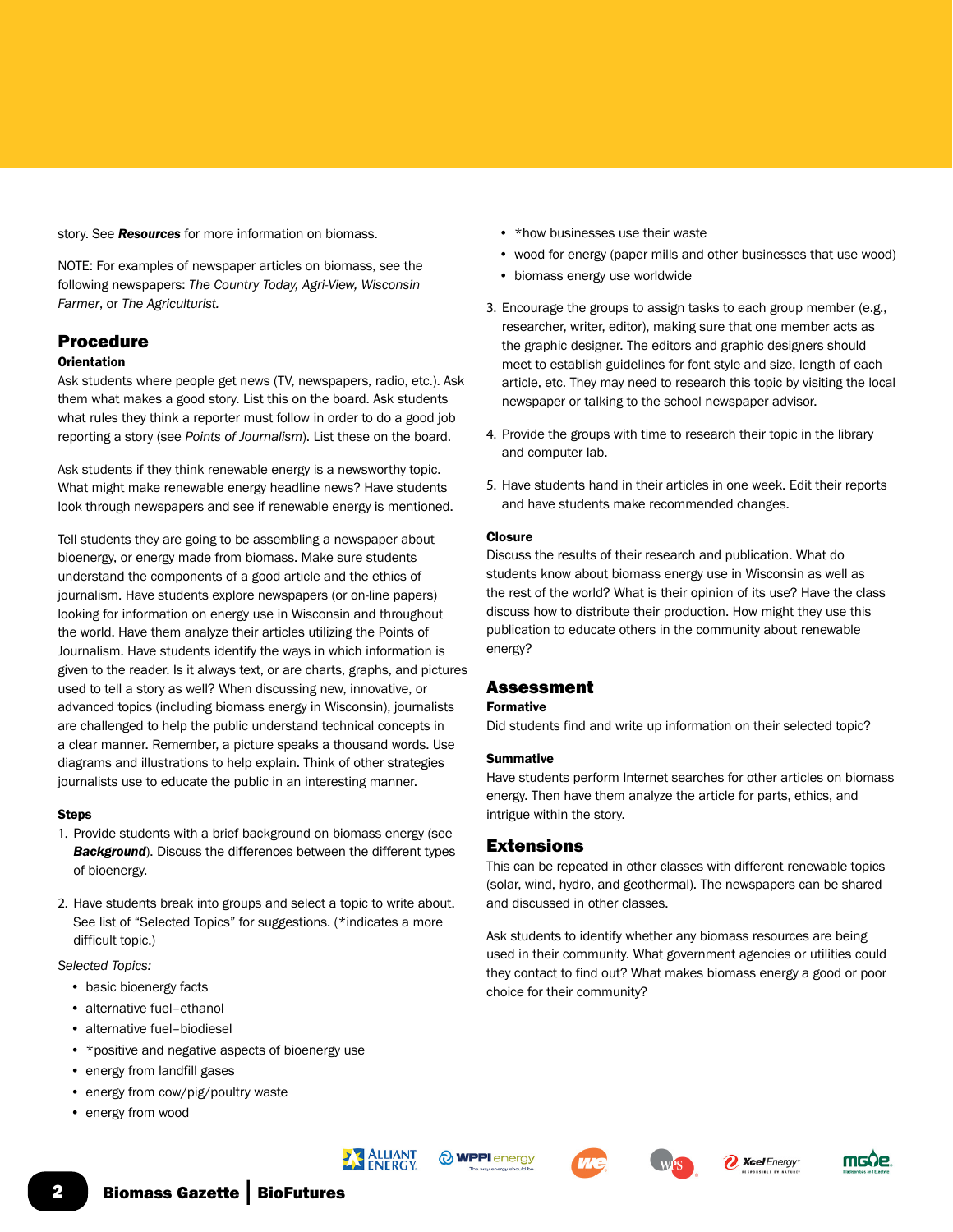

# Biomass Gazette

# STUDENT PAGES

For this project you will be researching different types of biomass energy and will be putting together a newspaper that includes articles from each member in your group. You will be responsible for your own article and for the final layout of the newspaper.

In your article you should: (see grading rubric)

- Define your topic
- Describe how it works
- Explain where/how it is produced
- Provide examples of uses in Wisconsin
- Include graphs/charts/pictures
- Include an interview (extra credit)
- Include a headline, lead, and short paragraphs
- Use correct spelling and grammar
- Keep the reader's attention

Writing a news article is different from writing an essay. In a news article there is no conclusion. The reader should be able to stop reading the story at any time and still know what the story is about.

The headline of a story is usually short and sends a message about the article. The headline can be clever, as long as the cleverness does not interfere with the message.

The lead is the first sentence of a story. It is one of the most important parts of the article. If the reader likes the lead, then he/she will continue to read the story. The lead usually contains six elements: the who, what, why, when, where, and how of the story.

The most important information of the article should be at the beginning and the least important at the end. Paragraphs should be short and concise; two to three sentences are usually enough.

When writing a news article, every good journalist must keep journalism ethics in mind. Ethics deal with what is good/bad and moral/immoral. Journalists have four basic rules to follow, according to the Society of Professional Journalists:

- 1. *Seek truth and report it*–"Journalists should be honest, fair, and courageous in gathering, reporting, and interpreting information."
- 2. *Minimize harm*–"Ethical journalists treat sources, subjects, and colleagues as human beings deserving of respect."
- 3. *Act independently*–"Journalists should be free of obligation to any interest other than the public's right to know."
- 4. *Be accountable*–"Journalists are accountable to their readers, listeners, viewers, and each other.

*Biomass* is defined as any plant-derived organic matter available on a renewable basis, including dedicated energy crops, agricultural crop wastes and residues, wood wastes and residues, aquatic plants, animal wastes, municipal wastes, and other waste materials. These sources can provide energy in the form of electricity, heat, steam, and fuels.

Some biomass topics include: (\* indicates a more difficult topic.)

**Direct burning**–Burning biomass only for energy. Examples: Wood burner, pellet stove.

*Co-firing*–Burning biomass along with a fossil fuel. *Example: Combining coal and biomass to generate energy.*

*Anaerobic digestion* –Bacteria decomposes biomass in liquid to produce biogas in an airtight vessel or enclosure; biogas is then used to generate energy.

*Example: Anaerobic digesters are being used on farms to generate biogas from animal waste.*

*Bio-fuels*–alternative fuels made from biomass; used for transportation. *Examples: Biodiesel and ethanol.*

*\*Gasification*–The solid form of biomass is heated up and it changes into a gas. The gas is then changed into other fuels or burned in a boiler. The gas can be used as a substitute for natural gas.

*\*Pyrolysis–*Pyrolysis uses a process similar to gasification except it eliminates the presence of oxygen altogether.